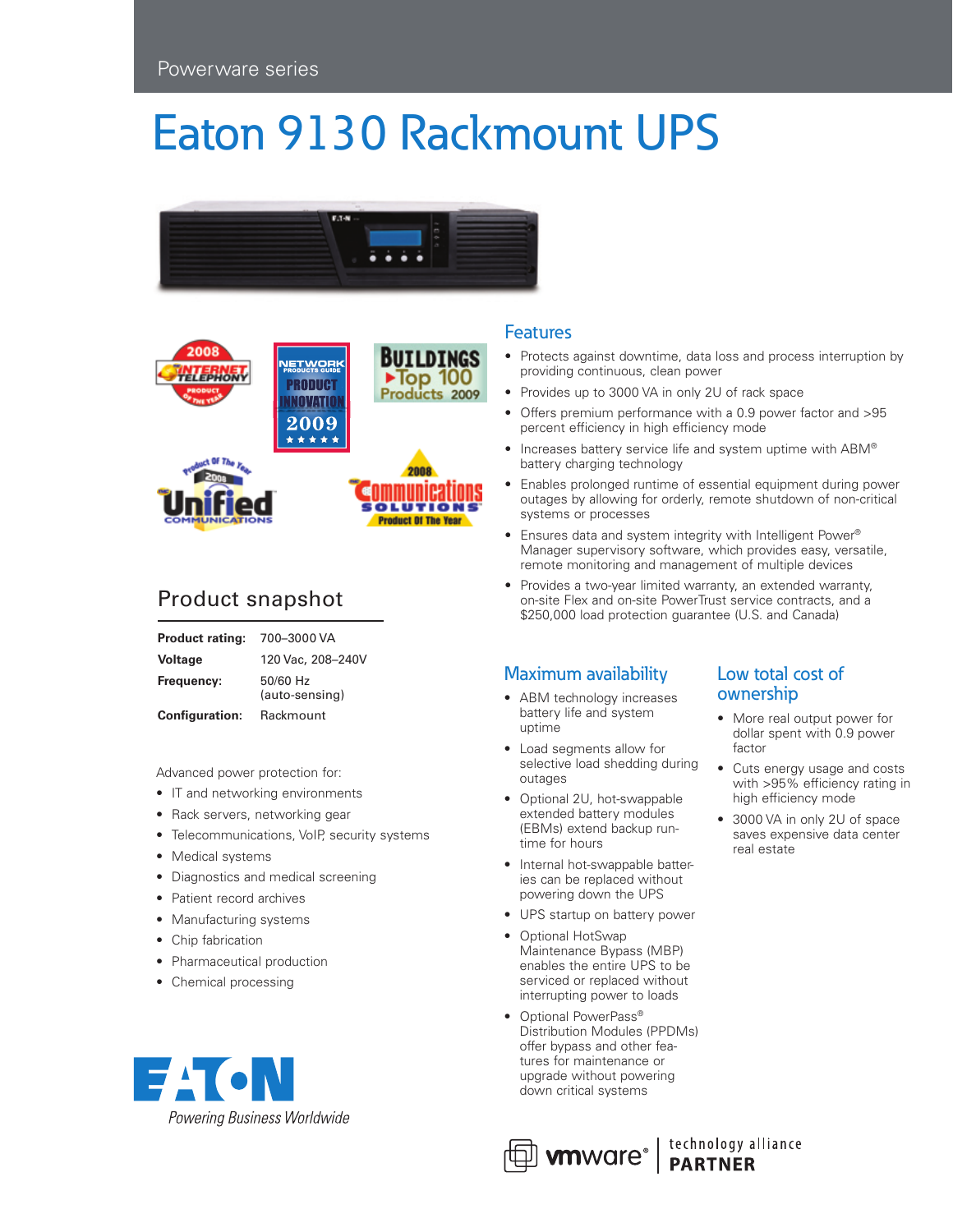

**Hot-swappable internal batteries in only 2U**



**Add up to four EBMs for hours of runtime**

# **CALIFORNIA CALIFORNIA REPAIR**

**Optional FlexPDU and HotSwap MBP for greater flexibility and uptime**

#### UPS status and operation

- • Bright, front panel LCD for easy monitoring and management
- LEDs to show system status
- • Optional FlexPDU adds more plug-and-play flexibility, streamlining power distribution
- Multiple options for industrystandard communications
- Intelligent Power Manager supervisory software included free of charge
- Free NetWatch 5.0 software enables automatic shutdown of UPS-protected devices, including virtualized servers
- Direct monitoring via existing management systems and LANs

#### **Communications**

- • A standard communication slot accepts interfaces for Web, SNMP, Modbus or serial connectivity
- • Connect directly to the Ethernet network and the Internet to monitor and manage the UPS with a standard Web browser
- Monitor power conditions in real time through existing facilities or building management system
- Monitor and gracefully shut down multiple servers running various operating systems
- Receive alarm notifications from the UPS, environmental monitoring devices or security systems

For more information on the 9130, please visit **www.eaton.com/9130rm** or call **800.356.5794**.

| altalti<br>CISCO  |
|-------------------|
| <b>Compatible</b> |

**Eaton NetWatch Client 5.0 has tested compatible with Cisco Unified Communications Manager 4.3. Go to www.eaton.com/PQ/cisco for disclaimer.**

#### Comprehensive Eaton services available for 9130 Rack products

- Warranty+ extended warranties-3 or 5 years total
- On-site service plans for startups and preventive and corrective maintenance

Visit **www.eaton.com/9130rm** for details.



#### UPS rear panel (PW9130L1500R-XL2U)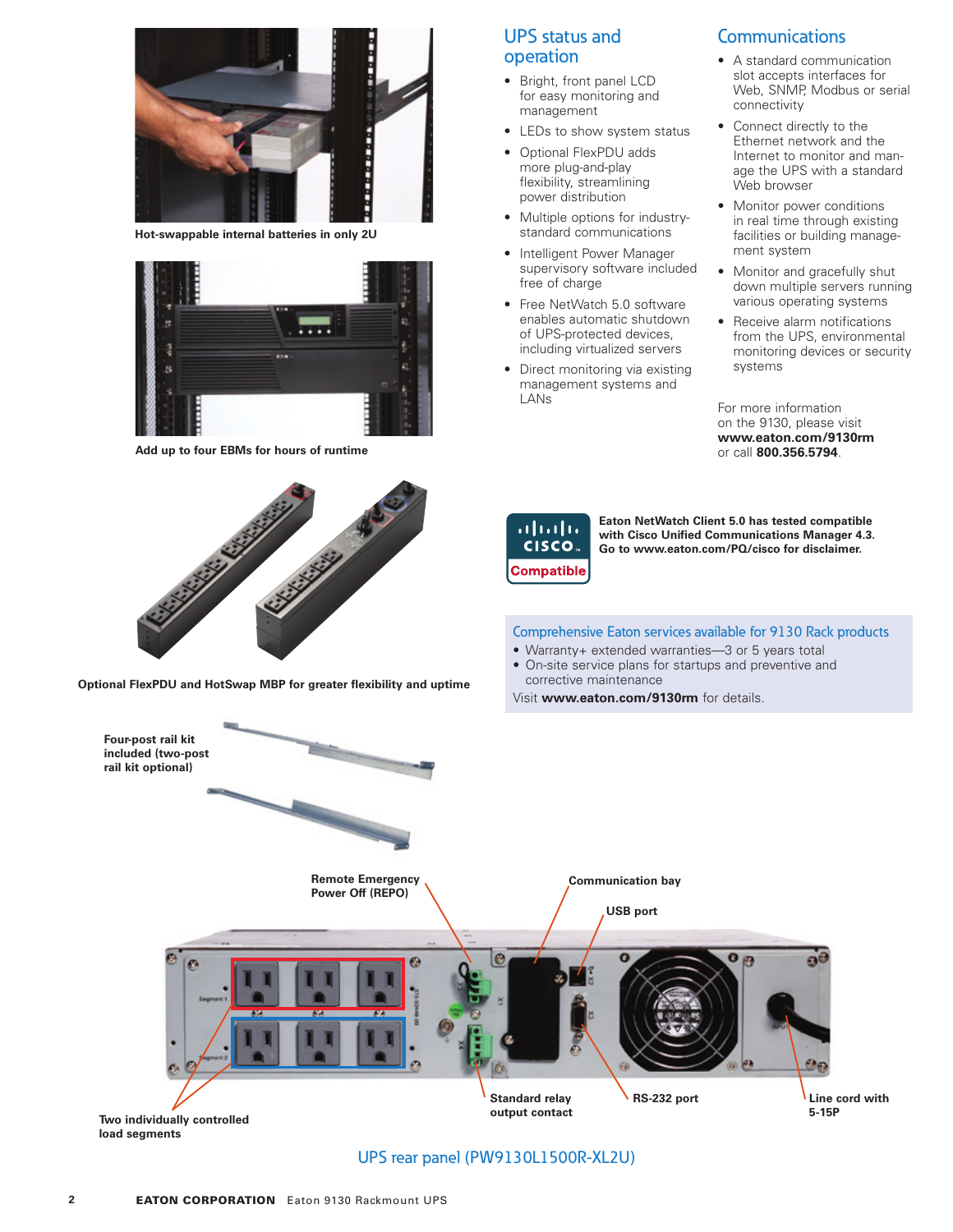#### Battery runtimes (in minutes)

| Load<br>(VA/Watts) | Internal<br>batteries                          | w/1<br><b>EBM</b> | w/2<br><b>EBMs</b> | w/3<br><b>EBMs</b> | w/4<br><b>EBMs</b> |
|--------------------|------------------------------------------------|-------------------|--------------------|--------------------|--------------------|
| PW9130L700R-XL2U   |                                                |                   |                    |                    |                    |
| 700/490            | 14                                             | 55                | 102                | 148                | 175                |
| 525/368            | 20                                             | 77                | 140                | 179                | 239                |
| 350/245            | 32                                             | 124               | 189                | 282                | 414                |
| 175/123            | 64                                             | 200               | 395                | 552                | 739                |
| PW9130L1000R-XL2U  |                                                |                   |                    |                    |                    |
| 1000/700           | 10                                             | 40                | 73                 | 108                | 149                |
| 750/525            | 13                                             | 58                | 101                | 152                | 219                |
| 500/350            | 24                                             | 85                | 172                | 249                | 304                |
| 250/175            | 48                                             | 190               | 310                | 451                | 569                |
|                    | PW9130G1000R-XL2U / XL2UEU / PW9130i1000R-XL2U |                   |                    |                    |                    |
| 1000/700           | 10                                             | 40                | 78                 | 110                | 150                |
| 750/525            | 13                                             | 55                | 103                | 151                | 223                |
| 500/350            | 22                                             | 82                | 186                | 250                | 312                |
| 250/175            | 47                                             | 190               | 328                | 431                | 584                |
|                    | PW9130L1500R-XL2U                              |                   |                    |                    |                    |
| 1500/1050          | 7                                              | 34                | 63                 | 88                 | 135                |
| 1125/788           | 11                                             | 44                | 84                 | 129                | 210                |
| 750/525            | 18                                             | 79                | 148                | 207                | 267                |
| 375/263            | 38                                             | 167               | 278                | 475                | 540                |
| PW9130i1500R-XL2U  |                                                |                   |                    |                    |                    |
| 1500/1050          | 7                                              | 32                | 61                 | 98                 | 128                |
| 1125/788           | 11                                             | 47                | 83                 | 126                | 195                |
| 750/525            | 18                                             | 81                | 143                | 208                | 262                |
| 375/263            | 38                                             | 171               | 298                | 416                | 564                |
| PW9130L2000R-XL2U  |                                                |                   |                    |                    |                    |
| 2000/1400          | 9                                              | 45                | 86                 | 124                | 163                |
| 1500/1050          | 14                                             | 66                | 115                | 165                | 225                |
| 1000/700           | 26                                             | 101               | 185                | 251                | 343                |
| 500/350            | 52                                             | 197               | 353                | 481                | 629                |

| Load<br>(VA/Watts)                                             | <b>Internal</b><br>batteries              | w/1<br><b>EBM</b> | w/2<br><b>EBMs</b> | w/3<br><b>EBMs</b> | w/4<br><b>EBMs</b> |
|----------------------------------------------------------------|-------------------------------------------|-------------------|--------------------|--------------------|--------------------|
| PW9130i2000R-XL2U                                              | PW9130G2000R-XL2U / PW9130G2000R-XL2UEU / |                   |                    |                    |                    |
| 2000/1400                                                      | 9                                         | 46                | 83                 | 118                | 163                |
| 1500/1050                                                      | 13                                        | 64                | 118                | 170                | 221                |
| 1000/700                                                       | 25                                        | 95                | 190                | 242                | 345                |
| 500/350                                                        | 53                                        | 205               | 346                | 488                | 625                |
| PW9130L2500R-XL2U                                              |                                           |                   |                    |                    |                    |
| 2500/2250                                                      | 7                                         | 31                | 59                 | 87                 | 119                |
| 1875/1688                                                      | 10                                        | 43                | 81                 | 121                | 154                |
| 1250/1125                                                      | 17                                        | 65                | 120                | 163                | 203                |
| 625/563                                                        | 40                                        | 145               | 228                | 363                | 491                |
|                                                                | PW9130G2500R-XL2U / PW9130G2500R-XL2UEU   |                   |                    |                    |                    |
| 2500/2250                                                      | 7                                         | 31                | 59                 | 87                 | 119                |
| 1875/1688                                                      | 10                                        | 43                | 81                 | 121                | 154                |
| 1250/1125                                                      | 17                                        | 65                | 120                | 163                | 203                |
| 625/563                                                        | 40                                        | 145               | 228                | 363                | 491                |
| PW9130L3000R-XL2U                                              |                                           |                   |                    |                    |                    |
| 3000/2100                                                      | 5                                         | 25                | 48                 | 72                 | 100                |
| 2250/1575                                                      | 8                                         | 37                | 72                 | 102                | 137                |
| 1500/1050                                                      | 13                                        | 60                | 100                | 165                | 223                |
| 750/525                                                        | 34                                        | 138               | 228                | 326                | 438                |
| PW9130G3000R-XL2U / PW9130G3000R-XL2UEU /<br>PW9130i3000R-XL2U |                                           |                   |                    |                    |                    |
| 3000/2100                                                      | 6                                         | 25                | 45                 | 68                 | 96                 |
| 2250/1575                                                      | 8                                         | 34                | 70                 | 96                 | 130                |
| 1500/1050                                                      | 14                                        | 62                | 92                 | 156                | 211                |
| 750/525                                                        | 34                                        | 130               | 212                | 355                | 442                |

Notes:

Backup times are approximate and may vary with equipment, configuration, battery age, temperature, etc. Runtimes are shown at a 0.7 power factor.

#### 9130 models

| Catalog number                        | Style number   | Rating<br>(VA/Watts) | Input<br>connection <sup>1</sup> | Output<br>receptacles                              | <b>Dimensions</b><br>H x W x D, in $(mm)^2$                  | Weight,<br>$Ib$ ( $Kq$ ) |
|---------------------------------------|----------------|----------------------|----------------------------------|----------------------------------------------------|--------------------------------------------------------------|--------------------------|
| North American models: 120V, 50/60 Hz |                |                      |                                  |                                                    |                                                              |                          |
| PW9130L700R-XL2U                      | 103006447-6591 | 700/630              | 5-15P                            | $(6)$ 5-15R                                        | $3.4 \times 17.2 \times 17.7$ (87 x 438 x 450)               | 35.3 (16.0)              |
| PW9130L1000R-XL2U                     | 103006448-6591 | 1000/900             | 5-15P                            | $(6)$ 5-15R                                        | $3.4 \times 17.2 \times 17.7$ (87 $\times$ 438 $\times$ 450) | 35.3 (16.0)              |
| PW9130L1500R-XL2U                     | 103006449-6591 | 1500/1350            | 5-15P                            | $(6)$ 5-15R                                        | $3.4 \times 17.2 \times 17.7$ (87 $\times$ 438 $\times$ 450) | 43.0 (19.5)              |
| PW9130L2000R-XL2U                     | 103006450-6591 | 2000/1800            | 5-20P                            | (6) 5-20R. (1) L5-20R                              | $3.4 \times 17.2 \times 23.6$ (87 $\times$ 438 $\times$ 600) | 63.9 (29.0)              |
| PW9130L2500R-XL2U                     | 103006451-6591 | 2500/2250            | L5-30P                           | (6) 5-20R. (1) L5-30R                              | $3.4 \times 17.2 \times 23.6$ (87 $\times$ 438 $\times$ 600) | 65.0 (29.5)              |
| PW9130L3000R-XL2U                     | 103006452-6591 | 3000/2700            | L5-30P                           | (6) 5-20R. (1) L5-30R                              | $3.4 \times 17.2 \times 23.6$ (87 $\times$ 438 $\times$ 600) | 65.0 (29.5)              |
| Global models: 208V, 50/60 Hz         |                |                      |                                  |                                                    |                                                              |                          |
| PW9130G1000R-XL2U                     | 103006461-6591 | 1000/900             | $L6-20P3$                        | $(1)$ L6-20R, $(2)$ 6-20R                          | $3.4 \times 17.2 \times 17.7$ (87 $\times$ 438 $\times$ 450) | 35.3 (16.0)              |
| PW9130G2000R-XL2U                     | 103006462-6591 | 2000/1800            | $L6-20P3$                        | (1) L6-20R, (4) 6-20R                              | $3.4 \times 17.2 \times 23.6$ (87 $\times$ 438 $\times$ 600) | 63.9 (29.0)              |
| PW9130G2500R-XL2U                     | 103006453-6591 | 2500/2250            | $L6-20P4$                        | (1) L6-30R. (1) L6-20R.<br>$(2)$ 6-20 <sub>R</sub> | $3.4 \times 17.2 \times 23.6$ (87 $\times$ 438 $\times$ 600) | 65.0 (29.5)              |
| PW9130G3000R-XL2U                     | 103006454-6591 | 3000/2700            | $L6-20P4$                        | (1) L6-30R, (1) L6-20R,<br>$(2)$ 6-20R             | $3.4 \times 17.2 \times 23.6$ (87 $\times$ 438 $\times$ 600) | 65.0 (29.5)              |
| PW9130G1000R-XL2UEU                   | 103006480-6591 | 1000/900             | $L6-20P3$                        | $(6)$ $C13$                                        | $3.4 \times 17.2 \times 17.7$ (87 $\times$ 438 $\times$ 450) | 35.3 (16.0)              |
| PW9130G2000R-XL2UEU                   | 103006481-6591 | 2000/1800            | $L6-20P3$                        | (8) C13, (1) C19                                   | $3.4 \times 17.2 \times 23.6$ (87 x 438 x 600)               | 63.9 (29.0)              |
| PW9130G2500R-XL2UEU                   | 103006482-6591 | 2500/2250            | $L6-20P4$                        | (8) C13, (1) C19                                   | $3.4 \times 17.2 \times 23.6$ (87 $\times$ 438 $\times$ 600) | 65.0 (29.5)              |
| PW9130G3000R-XL2UEU                   | 103006483-6591 | 3000/2700            | $L6-20P4$                        | (8) C13, (1) C19                                   | $3.4 \times 17.2 \times 23.6$ (87 x 438 x 600)               | 65.0 (29.5)              |
| International models: 230V, 50/60 Hz  |                |                      |                                  |                                                    |                                                              |                          |
| PW9130i1000R-XL2U                     | 103006455-6591 | 1000/900             | C14                              | $(6)$ $C13$                                        | $3.4 \times 17.2 \times 17.7$ (87 $\times$ 438 $\times$ 450) | 35.3 (16.0)              |
| PW9130i1500R-XL2U                     | 103006456-6591 | 1500/1350            | C <sub>14</sub>                  | $(6)$ $C13$                                        | $3.4 \times 17.2 \times 17.7$ (87 x 438 x 450)               | 43.0 (19.5)              |
| PW9130i2000R-XL2U                     | 103006457-6591 | 2000/1800            | C14                              | (8) C13, (1) C19                                   | $3.4 \times 17.2 \times 23.6$ (87 $\times$ 438 $\times$ 600) | 63.9 (29.0)              |
| PW9130i3000R-XL2U                     | 103006463-6591 | 3000/2700            | C20                              | (8) C13, (1) C19                                   | $3.4 \times 17.2 \times 23.6$ (87 $\times$ 438 $\times$ 600) | 65.0 (29.5)              |
| <b>Extended battery modules</b>       |                |                      |                                  |                                                    |                                                              |                          |
| PW9130N1000R-EBM2U <sup>5</sup>       | 103006458-6591 | <b>NA</b>            | <b>NA</b>                        | <b>NA</b>                                          | $3.4 \times 17.2 \times 17.7$ (87 $\times$ 438 $\times$ 450) | 48.7 (22.1)              |
| PW9130N1500R-EBM2U <sup>6</sup>       | 103006459-6591 | <b>NA</b>            | <b>NA</b>                        | <b>NA</b>                                          | $3.4 \times 17.2 \times 17.7$ (87 $\times$ 438 $\times$ 450) | 62.0 (28.1)              |
| PW9130N3000R-EBM2U7                   | 103006460-6591 | <b>NA</b>            | <b>NA</b>                        | <b>NA</b>                                          | $3.4 \times 17.2 \times 23.6$ (87 x 438 x 600)               | 90.6(41.1)               |

| Catalog number                        | <b>Description</b>          | Input<br>connection     | <b>Output receptacles</b> | Dimensions H x W x D, in               | Weight, Ib |
|---------------------------------------|-----------------------------|-------------------------|---------------------------|----------------------------------------|------------|
| <b>PowerPass Distribution Modules</b> |                             |                         |                           |                                        |            |
| 103002730-6501                        | PPDM1-HV-US-P2 3 kVA        | IEC320-C20 <sup>8</sup> | (1) L5-30R & (6) 5-20R    | $3.5(2U) \times 17.0 \times 23.9$      | 20.0       |
| 103002732-6591                        | PPDM1-HV-US-HW 3 kVA (ROHS) | Hardwire                | <b>Hardwire</b>           | $3.5(2$ U) $\times$ 17.0 $\times$ 23.9 | 20.0       |
| 103002735-6591                        | PPDM2-LV-US-HW 3 kVA (ROHS) | Hardwire                | Hardwire                  | $3.5(2$ U) $\times$ 17.0 $\times$ 23.9 | 20.0       |
| 103002739-6591                        | PPDM1-HV-US-P1 3 kVA (ROHS) | IEC320-C20 <sup>8</sup> | (1) L14-30R & (6) 5-20R   | $3.5(2U) \times 17.0 \times 23.9$      | 20.0       |
| 103002742-6501                        | PPDM2-LV-US-P1 3 kVA        | $-5-30P8$               | (1) L5-30R & (6) 5-20R    | $3.5(2U) \times 17.0 \times 23.9$      | 20.0       |
|                                       |                             |                         |                           |                                        |            |

<sup>1</sup> Input cord length is 6 ft<br><sup>2</sup> Rack models occupy 2U of rack space and fit into 19-inch racks<br><sup>3</sup> C14, w/detachable L6-20P<br><sup>4</sup> C20, w/detachable L6-20P<br><sup>5</sup> This EBM works with 1500/1000 VA models, where available<br><sup>6</sup> Th

8 Connection cables to the UPS are included with the PPDM; use the input cord from the UPS as input to the PPDM, except for hardwire units

Additional notes: When high voltage 9130 is used at 208V, derate power by 10% and 20% at 200V. When low voltage 9130 is used at 110V, derate power by 10% and 20% at 100V.